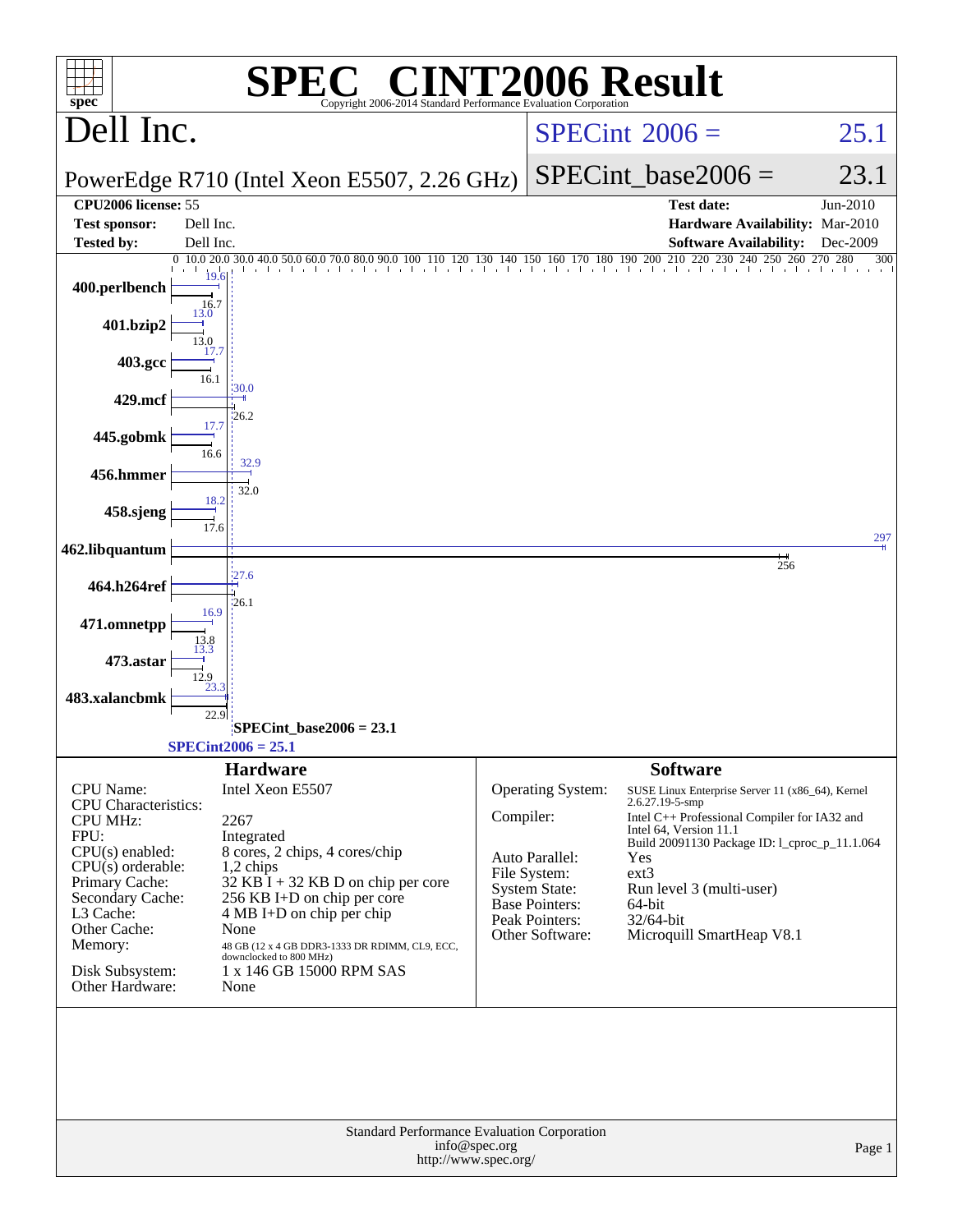

# **[SPEC CINT2006 Result](http://www.spec.org/auto/cpu2006/Docs/result-fields.html#SPECCINT2006Result)**

# Dell Inc.

#### $SPECint2006 =$  25.1

PowerEdge R710 (Intel Xeon E5507, 2.26 GHz)  $SPECTnt\_base2006 = 23.1$ 

**[CPU2006 license:](http://www.spec.org/auto/cpu2006/Docs/result-fields.html#CPU2006license)** 55 **[Test date:](http://www.spec.org/auto/cpu2006/Docs/result-fields.html#Testdate)** Jun-2010 **[Test sponsor:](http://www.spec.org/auto/cpu2006/Docs/result-fields.html#Testsponsor)** Dell Inc. **[Hardware Availability:](http://www.spec.org/auto/cpu2006/Docs/result-fields.html#HardwareAvailability)** Mar-2010 **[Tested by:](http://www.spec.org/auto/cpu2006/Docs/result-fields.html#Testedby)** Dell Inc. **[Software Availability:](http://www.spec.org/auto/cpu2006/Docs/result-fields.html#SoftwareAvailability)** Dec-2009

#### **[Results Table](http://www.spec.org/auto/cpu2006/Docs/result-fields.html#ResultsTable)**

|                    |                |       |                | <b>Base</b>  |                |              |                |              | <b>Peak</b>    |              |                |              |
|--------------------|----------------|-------|----------------|--------------|----------------|--------------|----------------|--------------|----------------|--------------|----------------|--------------|
| <b>Benchmark</b>   | <b>Seconds</b> | Ratio | <b>Seconds</b> | <b>Ratio</b> | <b>Seconds</b> | <b>Ratio</b> | <b>Seconds</b> | <b>Ratio</b> | <b>Seconds</b> | <b>Ratio</b> | <b>Seconds</b> | <b>Ratio</b> |
| 400.perlbench      | 585            | 16.7  | 583            | 16.8         | 584            | 16.7         | 497            | 19.7         | 499            | 19.6         | 497            | <u>19.6</u>  |
| 401.bzip2          | 741            | 13.0  | 744            | 13.0         | 744            | 13.0         | 746            | 12.9         | 742            | <b>13.0</b>  | 742            | 13.0         |
| $403.\mathrm{gcc}$ | 500            | 16.1  | 501            | 16.1         | 501            | <u>16.1</u>  | 455            | 17.7         | 455            | 17.7         | 455            | 17.7         |
| $429$ .mcf         | 350            | 26.1  | 348            | 26.2         | 348            | 26.2         | <b>304</b>     | <b>30.0</b>  | 305            | 29.9         | 297            | 30.7         |
| $445$ .gobmk       | 634            | 16.6  | 634            | 16.5         | 630            | 16.6         | 594            | 17.7         | 594            | 17.7         | 593            | 17.7         |
| $456.$ hmmer       | 291            | 32.0  | 291            | 32.1         | 291            | 32.0         | 284            | 32.9         | 284            | 32.8         | 284            | 32.9         |
| $458$ .sjeng       | 689            | 17.6  | 690            | 17.5         | 689            | 17.6         | 667            | 18.2         | 666            | 18.2         | 666            | 18.2         |
| 462.libquantum     | 81.0           | 256   | 80.8           | 256          | 82.0           | 253          | 69.8           | 297          | 70.0           | 296          | 69.8           | 297          |
| 464.h264ref        | 848            | 26.1  | 844            | 26.2         | 849            | 26.1         | 804            | 27.5         | 801            | 27.6         | 802            | 27.6         |
| 471.omnetpp        | 452            | 13.8  | 454            | 13.8         | 452            | <u>13.8</u>  | 371            | 16.8         | <u>369</u>     | 16.9         | 369            | 16.9         |
| $473$ . astar      | 543            | 12.9  | 542            | 12.9         | 544            | 12.9         | 526            | 13.4         | 528            | 13.3         | 527            | 13.3         |
| 483.xalancbmk      | 302            | 22.9  | 303            | 22.7         | 300            | 23.0         | 310            | 22.2         | 295            | 23.4         | 296            | 23.3         |

Results appear in the [order in which they were run.](http://www.spec.org/auto/cpu2006/Docs/result-fields.html#RunOrder) Bold underlined text [indicates a median measurement.](http://www.spec.org/auto/cpu2006/Docs/result-fields.html#Median)

#### **[Operating System Notes](http://www.spec.org/auto/cpu2006/Docs/result-fields.html#OperatingSystemNotes)**

'ulimit -s unlimited' was used to set the stacksize to unlimited prior to run

#### **[Platform Notes](http://www.spec.org/auto/cpu2006/Docs/result-fields.html#PlatformNotes)**

 BIOS Settings: Power Management = Maximum Performance (Default = Active Power Controller)

#### **[General Notes](http://www.spec.org/auto/cpu2006/Docs/result-fields.html#GeneralNotes)**

 Binaries were compiled on SLES 10 with Binutils 2.18.50.0.7.20080502 OMP\_NUM\_THREADS set to number of cores KMP\_AFFINITY set to granularity=fine,scatter The Dell PowerEdge R710 and the Bull NovaScale R460 F2 models are electronically equivalent. The results have been measured on a Dell PowerEdge R710 model.

## **[Base Compiler Invocation](http://www.spec.org/auto/cpu2006/Docs/result-fields.html#BaseCompilerInvocation)**

[C benchmarks](http://www.spec.org/auto/cpu2006/Docs/result-fields.html#Cbenchmarks): [icc -m64](http://www.spec.org/cpu2006/results/res2010q3/cpu2006-20100702-12160.flags.html#user_CCbase_intel_icc_64bit_f346026e86af2a669e726fe758c88044)

[C++ benchmarks:](http://www.spec.org/auto/cpu2006/Docs/result-fields.html#CXXbenchmarks) [icpc -m64](http://www.spec.org/cpu2006/results/res2010q3/cpu2006-20100702-12160.flags.html#user_CXXbase_intel_icpc_64bit_fc66a5337ce925472a5c54ad6a0de310)

> Standard Performance Evaluation Corporation [info@spec.org](mailto:info@spec.org) <http://www.spec.org/>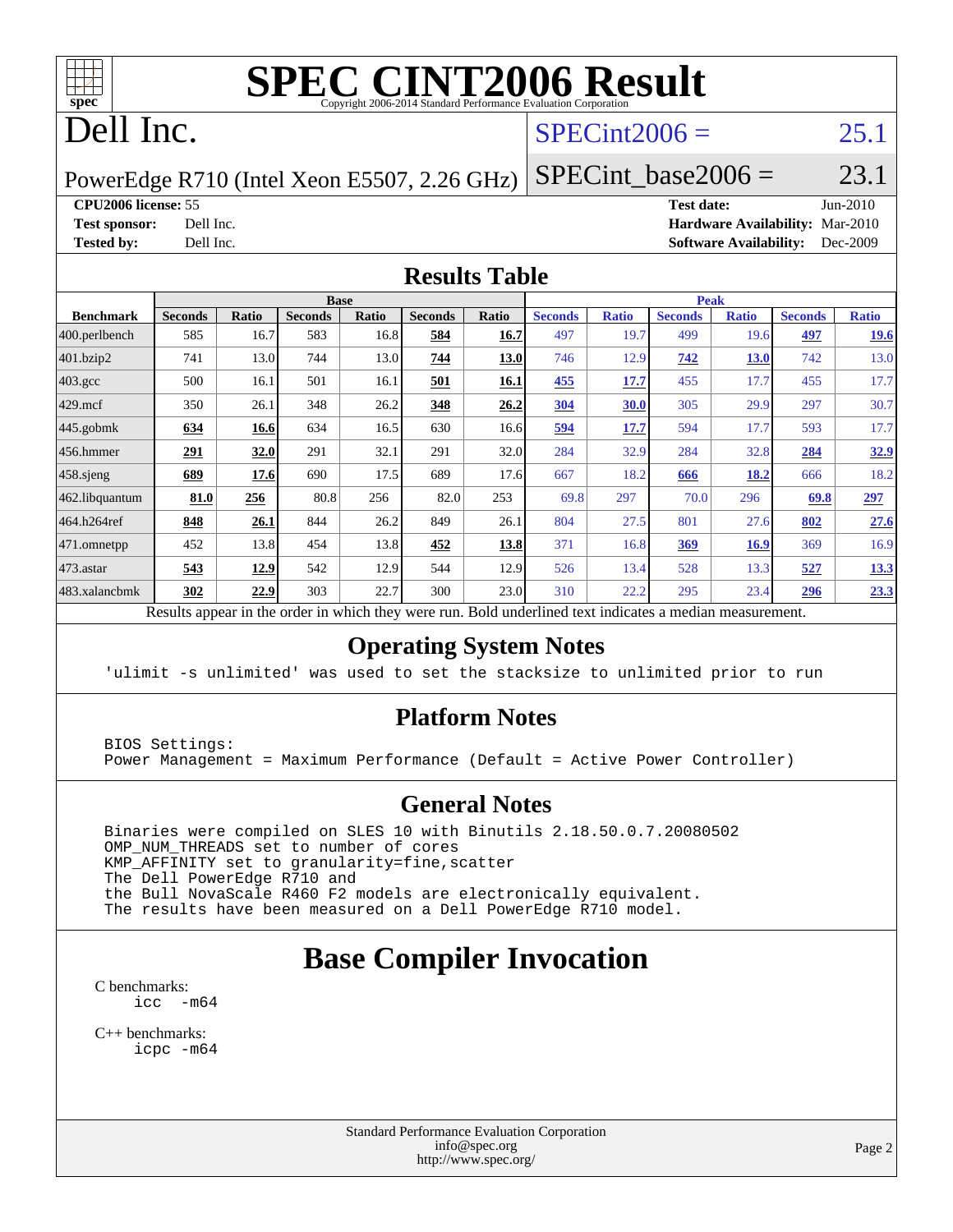

# **[SPEC CINT2006 Result](http://www.spec.org/auto/cpu2006/Docs/result-fields.html#SPECCINT2006Result)**

# Dell Inc.

 $SPECint2006 = 25.1$  $SPECint2006 = 25.1$ 

PowerEdge R710 (Intel Xeon E5507, 2.26 GHz) SPECint base2006 =  $23.1$ 

**[CPU2006 license:](http://www.spec.org/auto/cpu2006/Docs/result-fields.html#CPU2006license)** 55 **[Test date:](http://www.spec.org/auto/cpu2006/Docs/result-fields.html#Testdate)** Jun-2010 **[Test sponsor:](http://www.spec.org/auto/cpu2006/Docs/result-fields.html#Testsponsor)** Dell Inc. **[Hardware Availability:](http://www.spec.org/auto/cpu2006/Docs/result-fields.html#HardwareAvailability)** Mar-2010 **[Tested by:](http://www.spec.org/auto/cpu2006/Docs/result-fields.html#Testedby)** Dell Inc. **[Software Availability:](http://www.spec.org/auto/cpu2006/Docs/result-fields.html#SoftwareAvailability)** Dec-2009

#### **[Base Portability Flags](http://www.spec.org/auto/cpu2006/Docs/result-fields.html#BasePortabilityFlags)**

 400.perlbench: [-DSPEC\\_CPU\\_LP64](http://www.spec.org/cpu2006/results/res2010q3/cpu2006-20100702-12160.flags.html#b400.perlbench_basePORTABILITY_DSPEC_CPU_LP64) [-DSPEC\\_CPU\\_LINUX\\_X64](http://www.spec.org/cpu2006/results/res2010q3/cpu2006-20100702-12160.flags.html#b400.perlbench_baseCPORTABILITY_DSPEC_CPU_LINUX_X64) 401.bzip2: [-DSPEC\\_CPU\\_LP64](http://www.spec.org/cpu2006/results/res2010q3/cpu2006-20100702-12160.flags.html#suite_basePORTABILITY401_bzip2_DSPEC_CPU_LP64) 403.gcc: [-DSPEC\\_CPU\\_LP64](http://www.spec.org/cpu2006/results/res2010q3/cpu2006-20100702-12160.flags.html#suite_basePORTABILITY403_gcc_DSPEC_CPU_LP64) 429.mcf: [-DSPEC\\_CPU\\_LP64](http://www.spec.org/cpu2006/results/res2010q3/cpu2006-20100702-12160.flags.html#suite_basePORTABILITY429_mcf_DSPEC_CPU_LP64) 445.gobmk: [-DSPEC\\_CPU\\_LP64](http://www.spec.org/cpu2006/results/res2010q3/cpu2006-20100702-12160.flags.html#suite_basePORTABILITY445_gobmk_DSPEC_CPU_LP64) 456.hmmer: [-DSPEC\\_CPU\\_LP64](http://www.spec.org/cpu2006/results/res2010q3/cpu2006-20100702-12160.flags.html#suite_basePORTABILITY456_hmmer_DSPEC_CPU_LP64) 458.sjeng: [-DSPEC\\_CPU\\_LP64](http://www.spec.org/cpu2006/results/res2010q3/cpu2006-20100702-12160.flags.html#suite_basePORTABILITY458_sjeng_DSPEC_CPU_LP64) 462.libquantum: [-DSPEC\\_CPU\\_LP64](http://www.spec.org/cpu2006/results/res2010q3/cpu2006-20100702-12160.flags.html#suite_basePORTABILITY462_libquantum_DSPEC_CPU_LP64) [-DSPEC\\_CPU\\_LINUX](http://www.spec.org/cpu2006/results/res2010q3/cpu2006-20100702-12160.flags.html#b462.libquantum_baseCPORTABILITY_DSPEC_CPU_LINUX) 464.h264ref: [-DSPEC\\_CPU\\_LP64](http://www.spec.org/cpu2006/results/res2010q3/cpu2006-20100702-12160.flags.html#suite_basePORTABILITY464_h264ref_DSPEC_CPU_LP64) 471.omnetpp: [-DSPEC\\_CPU\\_LP64](http://www.spec.org/cpu2006/results/res2010q3/cpu2006-20100702-12160.flags.html#suite_basePORTABILITY471_omnetpp_DSPEC_CPU_LP64) 473.astar: [-DSPEC\\_CPU\\_LP64](http://www.spec.org/cpu2006/results/res2010q3/cpu2006-20100702-12160.flags.html#suite_basePORTABILITY473_astar_DSPEC_CPU_LP64) 483.xalancbmk: [-DSPEC\\_CPU\\_LP64](http://www.spec.org/cpu2006/results/res2010q3/cpu2006-20100702-12160.flags.html#suite_basePORTABILITY483_xalancbmk_DSPEC_CPU_LP64) [-DSPEC\\_CPU\\_LINUX](http://www.spec.org/cpu2006/results/res2010q3/cpu2006-20100702-12160.flags.html#b483.xalancbmk_baseCXXPORTABILITY_DSPEC_CPU_LINUX)

#### **[Base Optimization Flags](http://www.spec.org/auto/cpu2006/Docs/result-fields.html#BaseOptimizationFlags)**

[C benchmarks](http://www.spec.org/auto/cpu2006/Docs/result-fields.html#Cbenchmarks):

[-xSSE4.2](http://www.spec.org/cpu2006/results/res2010q3/cpu2006-20100702-12160.flags.html#user_CCbase_f-xSSE42_f91528193cf0b216347adb8b939d4107) [-ipo](http://www.spec.org/cpu2006/results/res2010q3/cpu2006-20100702-12160.flags.html#user_CCbase_f-ipo) [-O3](http://www.spec.org/cpu2006/results/res2010q3/cpu2006-20100702-12160.flags.html#user_CCbase_f-O3) [-no-prec-div](http://www.spec.org/cpu2006/results/res2010q3/cpu2006-20100702-12160.flags.html#user_CCbase_f-no-prec-div) [-static](http://www.spec.org/cpu2006/results/res2010q3/cpu2006-20100702-12160.flags.html#user_CCbase_f-static) [-parallel](http://www.spec.org/cpu2006/results/res2010q3/cpu2006-20100702-12160.flags.html#user_CCbase_f-parallel) [-opt-prefetch](http://www.spec.org/cpu2006/results/res2010q3/cpu2006-20100702-12160.flags.html#user_CCbase_f-opt-prefetch)

[C++ benchmarks:](http://www.spec.org/auto/cpu2006/Docs/result-fields.html#CXXbenchmarks)

[-xSSE4.2](http://www.spec.org/cpu2006/results/res2010q3/cpu2006-20100702-12160.flags.html#user_CXXbase_f-xSSE42_f91528193cf0b216347adb8b939d4107) [-ipo](http://www.spec.org/cpu2006/results/res2010q3/cpu2006-20100702-12160.flags.html#user_CXXbase_f-ipo) [-O3](http://www.spec.org/cpu2006/results/res2010q3/cpu2006-20100702-12160.flags.html#user_CXXbase_f-O3) [-no-prec-div](http://www.spec.org/cpu2006/results/res2010q3/cpu2006-20100702-12160.flags.html#user_CXXbase_f-no-prec-div) [-opt-prefetch](http://www.spec.org/cpu2006/results/res2010q3/cpu2006-20100702-12160.flags.html#user_CXXbase_f-opt-prefetch) [-Wl,-z,muldefs](http://www.spec.org/cpu2006/results/res2010q3/cpu2006-20100702-12160.flags.html#user_CXXbase_link_force_multiple1_74079c344b956b9658436fd1b6dd3a8a) [-L/home/cmplr/usr3/alrahate/cpu2006.1.1.ic11.1/libic11.1-64bit -lsmartheap64](http://www.spec.org/cpu2006/results/res2010q3/cpu2006-20100702-12160.flags.html#user_CXXbase_SmartHeap64_e2306cda84805d1ab360117a79ff779c)

#### **[Base Other Flags](http://www.spec.org/auto/cpu2006/Docs/result-fields.html#BaseOtherFlags)**

[C benchmarks](http://www.spec.org/auto/cpu2006/Docs/result-fields.html#Cbenchmarks):

403.gcc: [-Dalloca=\\_alloca](http://www.spec.org/cpu2006/results/res2010q3/cpu2006-20100702-12160.flags.html#b403.gcc_baseEXTRA_CFLAGS_Dalloca_be3056838c12de2578596ca5467af7f3)

## **[Peak Compiler Invocation](http://www.spec.org/auto/cpu2006/Docs/result-fields.html#PeakCompilerInvocation)**

[C benchmarks \(except as noted below\)](http://www.spec.org/auto/cpu2006/Docs/result-fields.html#Cbenchmarksexceptasnotedbelow):

icc  $-m64$ 

400.perlbench: [icc -m32](http://www.spec.org/cpu2006/results/res2010q3/cpu2006-20100702-12160.flags.html#user_peakCCLD400_perlbench_intel_icc_32bit_a6a621f8d50482236b970c6ac5f55f93)

429.mcf: [icc -m32](http://www.spec.org/cpu2006/results/res2010q3/cpu2006-20100702-12160.flags.html#user_peakCCLD429_mcf_intel_icc_32bit_a6a621f8d50482236b970c6ac5f55f93)

445.gobmk: [icc -m32](http://www.spec.org/cpu2006/results/res2010q3/cpu2006-20100702-12160.flags.html#user_peakCCLD445_gobmk_intel_icc_32bit_a6a621f8d50482236b970c6ac5f55f93)

464.h264ref: [icc -m32](http://www.spec.org/cpu2006/results/res2010q3/cpu2006-20100702-12160.flags.html#user_peakCCLD464_h264ref_intel_icc_32bit_a6a621f8d50482236b970c6ac5f55f93)

[C++ benchmarks \(except as noted below\):](http://www.spec.org/auto/cpu2006/Docs/result-fields.html#CXXbenchmarksexceptasnotedbelow) [icpc -m32](http://www.spec.org/cpu2006/results/res2010q3/cpu2006-20100702-12160.flags.html#user_CXXpeak_intel_icpc_32bit_4e5a5ef1a53fd332b3c49e69c3330699)

Continued on next page

Standard Performance Evaluation Corporation [info@spec.org](mailto:info@spec.org) <http://www.spec.org/>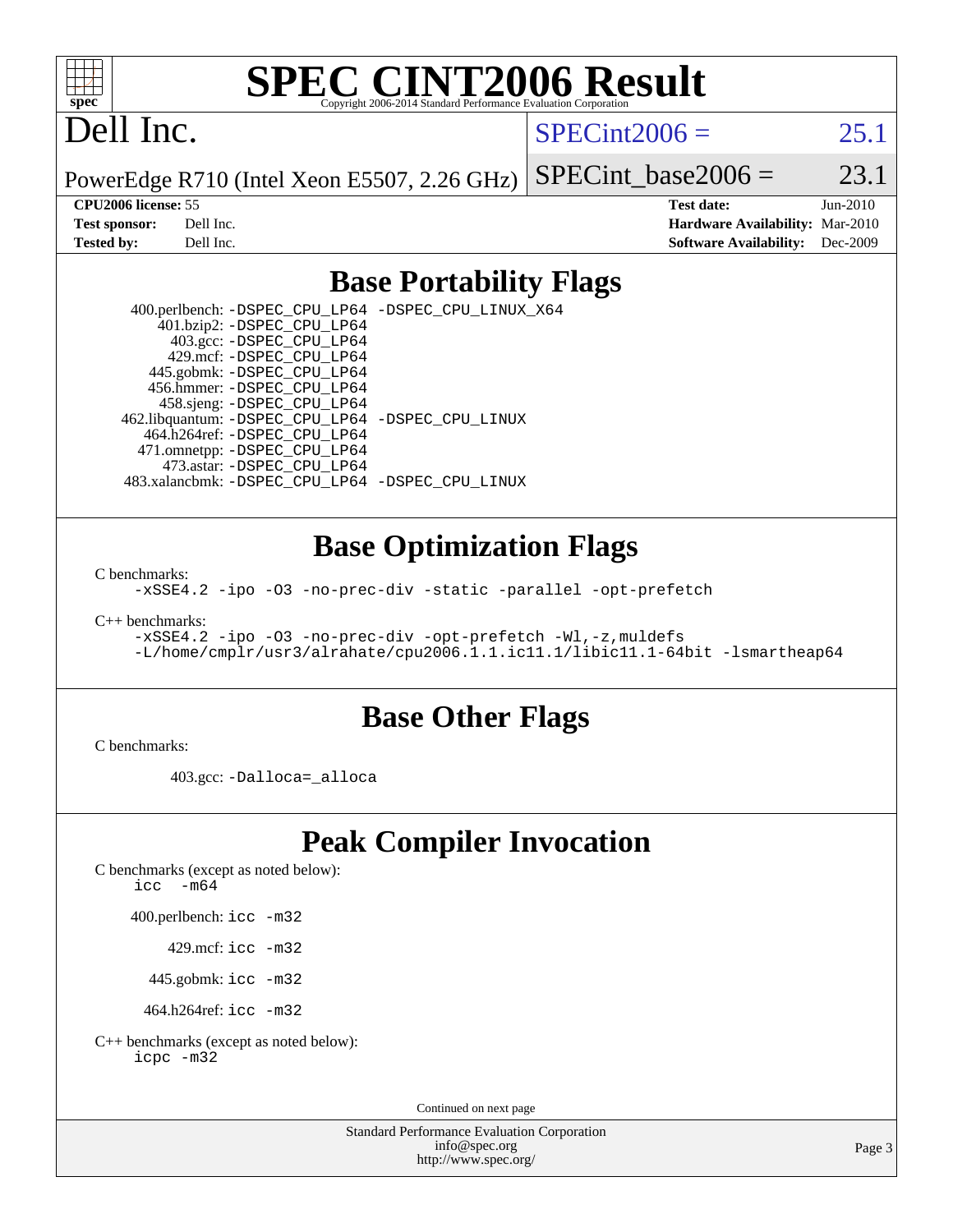

# **[SPEC CINT2006 Result](http://www.spec.org/auto/cpu2006/Docs/result-fields.html#SPECCINT2006Result)**

Dell Inc.

 $SPECint2006 = 25.1$  $SPECint2006 = 25.1$ 

PowerEdge R710 (Intel Xeon E5507, 2.26 GHz) SPECint base2006 =  $23.1$ 

**[CPU2006 license:](http://www.spec.org/auto/cpu2006/Docs/result-fields.html#CPU2006license)** 55 **[Test date:](http://www.spec.org/auto/cpu2006/Docs/result-fields.html#Testdate)** Jun-2010 **[Test sponsor:](http://www.spec.org/auto/cpu2006/Docs/result-fields.html#Testsponsor)** Dell Inc. **[Hardware Availability:](http://www.spec.org/auto/cpu2006/Docs/result-fields.html#HardwareAvailability)** Mar-2010 **[Tested by:](http://www.spec.org/auto/cpu2006/Docs/result-fields.html#Testedby)** Dell Inc. **[Software Availability:](http://www.spec.org/auto/cpu2006/Docs/result-fields.html#SoftwareAvailability)** Dec-2009

## **[Peak Compiler Invocation \(Continued\)](http://www.spec.org/auto/cpu2006/Docs/result-fields.html#PeakCompilerInvocation)**

473.astar: [icpc -m64](http://www.spec.org/cpu2006/results/res2010q3/cpu2006-20100702-12160.flags.html#user_peakCXXLD473_astar_intel_icpc_64bit_fc66a5337ce925472a5c54ad6a0de310)

#### **[Peak Portability Flags](http://www.spec.org/auto/cpu2006/Docs/result-fields.html#PeakPortabilityFlags)**

 400.perlbench: [-DSPEC\\_CPU\\_LINUX\\_IA32](http://www.spec.org/cpu2006/results/res2010q3/cpu2006-20100702-12160.flags.html#b400.perlbench_peakCPORTABILITY_DSPEC_CPU_LINUX_IA32) 401.bzip2: [-DSPEC\\_CPU\\_LP64](http://www.spec.org/cpu2006/results/res2010q3/cpu2006-20100702-12160.flags.html#suite_peakPORTABILITY401_bzip2_DSPEC_CPU_LP64)

 403.gcc: [-DSPEC\\_CPU\\_LP64](http://www.spec.org/cpu2006/results/res2010q3/cpu2006-20100702-12160.flags.html#suite_peakPORTABILITY403_gcc_DSPEC_CPU_LP64) 456.hmmer: [-DSPEC\\_CPU\\_LP64](http://www.spec.org/cpu2006/results/res2010q3/cpu2006-20100702-12160.flags.html#suite_peakPORTABILITY456_hmmer_DSPEC_CPU_LP64) 458.sjeng: [-DSPEC\\_CPU\\_LP64](http://www.spec.org/cpu2006/results/res2010q3/cpu2006-20100702-12160.flags.html#suite_peakPORTABILITY458_sjeng_DSPEC_CPU_LP64) 462.libquantum: [-DSPEC\\_CPU\\_LP64](http://www.spec.org/cpu2006/results/res2010q3/cpu2006-20100702-12160.flags.html#suite_peakPORTABILITY462_libquantum_DSPEC_CPU_LP64) [-DSPEC\\_CPU\\_LINUX](http://www.spec.org/cpu2006/results/res2010q3/cpu2006-20100702-12160.flags.html#b462.libquantum_peakCPORTABILITY_DSPEC_CPU_LINUX) 473.astar: [-DSPEC\\_CPU\\_LP64](http://www.spec.org/cpu2006/results/res2010q3/cpu2006-20100702-12160.flags.html#suite_peakPORTABILITY473_astar_DSPEC_CPU_LP64) 483.xalancbmk: [-DSPEC\\_CPU\\_LINUX](http://www.spec.org/cpu2006/results/res2010q3/cpu2006-20100702-12160.flags.html#b483.xalancbmk_peakCXXPORTABILITY_DSPEC_CPU_LINUX)

## **[Peak Optimization Flags](http://www.spec.org/auto/cpu2006/Docs/result-fields.html#PeakOptimizationFlags)**

[C benchmarks](http://www.spec.org/auto/cpu2006/Docs/result-fields.html#Cbenchmarks):

 400.perlbench: [-xSSE4.2](http://www.spec.org/cpu2006/results/res2010q3/cpu2006-20100702-12160.flags.html#user_peakPASS2_CFLAGSPASS2_LDCFLAGS400_perlbench_f-xSSE42_f91528193cf0b216347adb8b939d4107)(pass 2) [-prof-gen](http://www.spec.org/cpu2006/results/res2010q3/cpu2006-20100702-12160.flags.html#user_peakPASS1_CFLAGSPASS1_LDCFLAGS400_perlbench_prof_gen_e43856698f6ca7b7e442dfd80e94a8fc)(pass 1) [-ipo](http://www.spec.org/cpu2006/results/res2010q3/cpu2006-20100702-12160.flags.html#user_peakPASS2_CFLAGSPASS2_LDCFLAGS400_perlbench_f-ipo)(pass 2) [-O3](http://www.spec.org/cpu2006/results/res2010q3/cpu2006-20100702-12160.flags.html#user_peakPASS2_CFLAGSPASS2_LDCFLAGS400_perlbench_f-O3)(pass 2) [-no-prec-div](http://www.spec.org/cpu2006/results/res2010q3/cpu2006-20100702-12160.flags.html#user_peakPASS2_CFLAGSPASS2_LDCFLAGS400_perlbench_f-no-prec-div)(pass 2) [-static](http://www.spec.org/cpu2006/results/res2010q3/cpu2006-20100702-12160.flags.html#user_peakPASS2_CFLAGSPASS2_LDCFLAGS400_perlbench_f-static)(pass 2) [-prof-use](http://www.spec.org/cpu2006/results/res2010q3/cpu2006-20100702-12160.flags.html#user_peakPASS2_CFLAGSPASS2_LDCFLAGS400_perlbench_prof_use_bccf7792157ff70d64e32fe3e1250b55)(pass 2) [-ansi-alias](http://www.spec.org/cpu2006/results/res2010q3/cpu2006-20100702-12160.flags.html#user_peakCOPTIMIZE400_perlbench_f-ansi-alias) [-opt-prefetch](http://www.spec.org/cpu2006/results/res2010q3/cpu2006-20100702-12160.flags.html#user_peakCOPTIMIZE400_perlbench_f-opt-prefetch) 401.bzip2: [-xSSE4.2](http://www.spec.org/cpu2006/results/res2010q3/cpu2006-20100702-12160.flags.html#user_peakPASS2_CFLAGSPASS2_LDCFLAGS401_bzip2_f-xSSE42_f91528193cf0b216347adb8b939d4107)(pass 2) [-prof-gen](http://www.spec.org/cpu2006/results/res2010q3/cpu2006-20100702-12160.flags.html#user_peakPASS1_CFLAGSPASS1_LDCFLAGS401_bzip2_prof_gen_e43856698f6ca7b7e442dfd80e94a8fc)(pass 1) [-ipo](http://www.spec.org/cpu2006/results/res2010q3/cpu2006-20100702-12160.flags.html#user_peakPASS2_CFLAGSPASS2_LDCFLAGS401_bzip2_f-ipo)(pass 2) [-O3](http://www.spec.org/cpu2006/results/res2010q3/cpu2006-20100702-12160.flags.html#user_peakPASS2_CFLAGSPASS2_LDCFLAGS401_bzip2_f-O3)(pass 2) [-no-prec-div](http://www.spec.org/cpu2006/results/res2010q3/cpu2006-20100702-12160.flags.html#user_peakCOPTIMIZEPASS2_CFLAGSPASS2_LDCFLAGS401_bzip2_f-no-prec-div) [-static](http://www.spec.org/cpu2006/results/res2010q3/cpu2006-20100702-12160.flags.html#user_peakPASS2_CFLAGSPASS2_LDCFLAGS401_bzip2_f-static)(pass 2) [-prof-use](http://www.spec.org/cpu2006/results/res2010q3/cpu2006-20100702-12160.flags.html#user_peakPASS2_CFLAGSPASS2_LDCFLAGS401_bzip2_prof_use_bccf7792157ff70d64e32fe3e1250b55)(pass 2) [-auto-ilp32](http://www.spec.org/cpu2006/results/res2010q3/cpu2006-20100702-12160.flags.html#user_peakCOPTIMIZE401_bzip2_f-auto-ilp32) [-opt-prefetch](http://www.spec.org/cpu2006/results/res2010q3/cpu2006-20100702-12160.flags.html#user_peakCOPTIMIZE401_bzip2_f-opt-prefetch) [-ansi-alias](http://www.spec.org/cpu2006/results/res2010q3/cpu2006-20100702-12160.flags.html#user_peakCOPTIMIZE401_bzip2_f-ansi-alias) 403.gcc: [-xSSE4.2](http://www.spec.org/cpu2006/results/res2010q3/cpu2006-20100702-12160.flags.html#user_peakCOPTIMIZE403_gcc_f-xSSE42_f91528193cf0b216347adb8b939d4107) [-ipo](http://www.spec.org/cpu2006/results/res2010q3/cpu2006-20100702-12160.flags.html#user_peakCOPTIMIZE403_gcc_f-ipo) [-O3](http://www.spec.org/cpu2006/results/res2010q3/cpu2006-20100702-12160.flags.html#user_peakCOPTIMIZE403_gcc_f-O3) [-no-prec-div](http://www.spec.org/cpu2006/results/res2010q3/cpu2006-20100702-12160.flags.html#user_peakCOPTIMIZE403_gcc_f-no-prec-div) [-static](http://www.spec.org/cpu2006/results/res2010q3/cpu2006-20100702-12160.flags.html#user_peakCOPTIMIZE403_gcc_f-static) [-inline-calloc](http://www.spec.org/cpu2006/results/res2010q3/cpu2006-20100702-12160.flags.html#user_peakCOPTIMIZE403_gcc_f-inline-calloc) [-opt-malloc-options=3](http://www.spec.org/cpu2006/results/res2010q3/cpu2006-20100702-12160.flags.html#user_peakCOPTIMIZE403_gcc_f-opt-malloc-options_13ab9b803cf986b4ee62f0a5998c2238) [-auto-ilp32](http://www.spec.org/cpu2006/results/res2010q3/cpu2006-20100702-12160.flags.html#user_peakCOPTIMIZE403_gcc_f-auto-ilp32) 429.mcf: [-xSSE4.2](http://www.spec.org/cpu2006/results/res2010q3/cpu2006-20100702-12160.flags.html#user_peakCOPTIMIZE429_mcf_f-xSSE42_f91528193cf0b216347adb8b939d4107) [-ipo](http://www.spec.org/cpu2006/results/res2010q3/cpu2006-20100702-12160.flags.html#user_peakCOPTIMIZE429_mcf_f-ipo) [-O3](http://www.spec.org/cpu2006/results/res2010q3/cpu2006-20100702-12160.flags.html#user_peakCOPTIMIZE429_mcf_f-O3) [-no-prec-div](http://www.spec.org/cpu2006/results/res2010q3/cpu2006-20100702-12160.flags.html#user_peakCOPTIMIZE429_mcf_f-no-prec-div) [-static](http://www.spec.org/cpu2006/results/res2010q3/cpu2006-20100702-12160.flags.html#user_peakCOPTIMIZE429_mcf_f-static) [-opt-prefetch](http://www.spec.org/cpu2006/results/res2010q3/cpu2006-20100702-12160.flags.html#user_peakCOPTIMIZE429_mcf_f-opt-prefetch) 445.gobmk: [-xSSE4.2](http://www.spec.org/cpu2006/results/res2010q3/cpu2006-20100702-12160.flags.html#user_peakPASS2_CFLAGSPASS2_LDCFLAGS445_gobmk_f-xSSE42_f91528193cf0b216347adb8b939d4107)(pass 2) [-prof-gen](http://www.spec.org/cpu2006/results/res2010q3/cpu2006-20100702-12160.flags.html#user_peakPASS1_CFLAGSPASS1_LDCFLAGS445_gobmk_prof_gen_e43856698f6ca7b7e442dfd80e94a8fc)(pass 1) [-prof-use](http://www.spec.org/cpu2006/results/res2010q3/cpu2006-20100702-12160.flags.html#user_peakPASS2_CFLAGSPASS2_LDCFLAGS445_gobmk_prof_use_bccf7792157ff70d64e32fe3e1250b55)(pass 2) [-O2](http://www.spec.org/cpu2006/results/res2010q3/cpu2006-20100702-12160.flags.html#user_peakCOPTIMIZE445_gobmk_f-O2) [-ipo](http://www.spec.org/cpu2006/results/res2010q3/cpu2006-20100702-12160.flags.html#user_peakCOPTIMIZE445_gobmk_f-ipo) [-no-prec-div](http://www.spec.org/cpu2006/results/res2010q3/cpu2006-20100702-12160.flags.html#user_peakCOPTIMIZE445_gobmk_f-no-prec-div) [-ansi-alias](http://www.spec.org/cpu2006/results/res2010q3/cpu2006-20100702-12160.flags.html#user_peakCOPTIMIZE445_gobmk_f-ansi-alias) 456.hmmer: [-xSSE4.2](http://www.spec.org/cpu2006/results/res2010q3/cpu2006-20100702-12160.flags.html#user_peakCOPTIMIZE456_hmmer_f-xSSE42_f91528193cf0b216347adb8b939d4107) [-ipo](http://www.spec.org/cpu2006/results/res2010q3/cpu2006-20100702-12160.flags.html#user_peakCOPTIMIZE456_hmmer_f-ipo) [-O3](http://www.spec.org/cpu2006/results/res2010q3/cpu2006-20100702-12160.flags.html#user_peakCOPTIMIZE456_hmmer_f-O3) [-no-prec-div](http://www.spec.org/cpu2006/results/res2010q3/cpu2006-20100702-12160.flags.html#user_peakCOPTIMIZE456_hmmer_f-no-prec-div) [-static](http://www.spec.org/cpu2006/results/res2010q3/cpu2006-20100702-12160.flags.html#user_peakCOPTIMIZE456_hmmer_f-static) [-unroll2](http://www.spec.org/cpu2006/results/res2010q3/cpu2006-20100702-12160.flags.html#user_peakCOPTIMIZE456_hmmer_f-unroll_784dae83bebfb236979b41d2422d7ec2) [-ansi-alias](http://www.spec.org/cpu2006/results/res2010q3/cpu2006-20100702-12160.flags.html#user_peakCOPTIMIZE456_hmmer_f-ansi-alias) [-auto-ilp32](http://www.spec.org/cpu2006/results/res2010q3/cpu2006-20100702-12160.flags.html#user_peakCOPTIMIZE456_hmmer_f-auto-ilp32) 458.sjeng: [-xSSE4.2](http://www.spec.org/cpu2006/results/res2010q3/cpu2006-20100702-12160.flags.html#user_peakPASS2_CFLAGSPASS2_LDCFLAGS458_sjeng_f-xSSE42_f91528193cf0b216347adb8b939d4107)(pass 2) [-prof-gen](http://www.spec.org/cpu2006/results/res2010q3/cpu2006-20100702-12160.flags.html#user_peakPASS1_CFLAGSPASS1_LDCFLAGS458_sjeng_prof_gen_e43856698f6ca7b7e442dfd80e94a8fc)(pass 1) [-ipo](http://www.spec.org/cpu2006/results/res2010q3/cpu2006-20100702-12160.flags.html#user_peakPASS2_CFLAGSPASS2_LDCFLAGS458_sjeng_f-ipo)(pass 2) [-O3](http://www.spec.org/cpu2006/results/res2010q3/cpu2006-20100702-12160.flags.html#user_peakPASS2_CFLAGSPASS2_LDCFLAGS458_sjeng_f-O3)(pass 2) [-no-prec-div](http://www.spec.org/cpu2006/results/res2010q3/cpu2006-20100702-12160.flags.html#user_peakPASS2_CFLAGSPASS2_LDCFLAGS458_sjeng_f-no-prec-div)(pass 2) [-static](http://www.spec.org/cpu2006/results/res2010q3/cpu2006-20100702-12160.flags.html#user_peakPASS2_CFLAGSPASS2_LDCFLAGS458_sjeng_f-static)(pass 2) [-prof-use](http://www.spec.org/cpu2006/results/res2010q3/cpu2006-20100702-12160.flags.html#user_peakPASS2_CFLAGSPASS2_LDCFLAGS458_sjeng_prof_use_bccf7792157ff70d64e32fe3e1250b55)(pass 2) [-unroll4](http://www.spec.org/cpu2006/results/res2010q3/cpu2006-20100702-12160.flags.html#user_peakCOPTIMIZE458_sjeng_f-unroll_4e5e4ed65b7fd20bdcd365bec371b81f) 462.libquantum: [-xSSE4.2](http://www.spec.org/cpu2006/results/res2010q3/cpu2006-20100702-12160.flags.html#user_peakCOPTIMIZE462_libquantum_f-xSSE42_f91528193cf0b216347adb8b939d4107) [-ipo](http://www.spec.org/cpu2006/results/res2010q3/cpu2006-20100702-12160.flags.html#user_peakCOPTIMIZE462_libquantum_f-ipo) [-O3](http://www.spec.org/cpu2006/results/res2010q3/cpu2006-20100702-12160.flags.html#user_peakCOPTIMIZE462_libquantum_f-O3) [-no-prec-div](http://www.spec.org/cpu2006/results/res2010q3/cpu2006-20100702-12160.flags.html#user_peakCOPTIMIZE462_libquantum_f-no-prec-div) [-static](http://www.spec.org/cpu2006/results/res2010q3/cpu2006-20100702-12160.flags.html#user_peakCOPTIMIZE462_libquantum_f-static) [-parallel](http://www.spec.org/cpu2006/results/res2010q3/cpu2006-20100702-12160.flags.html#user_peakCOPTIMIZE462_libquantum_f-parallel) [-opt-prefetch](http://www.spec.org/cpu2006/results/res2010q3/cpu2006-20100702-12160.flags.html#user_peakCOPTIMIZE462_libquantum_f-opt-prefetch) [-par-schedule-static=32768](http://www.spec.org/cpu2006/results/res2010q3/cpu2006-20100702-12160.flags.html#user_peakCOPTIMIZE462_libquantum_f-par-schedule_9386bcd99ba64e99ee01d1aafefddd14) [-ansi-alias](http://www.spec.org/cpu2006/results/res2010q3/cpu2006-20100702-12160.flags.html#user_peakCOPTIMIZE462_libquantum_f-ansi-alias) 464.h264ref: [-xSSE4.2](http://www.spec.org/cpu2006/results/res2010q3/cpu2006-20100702-12160.flags.html#user_peakPASS2_CFLAGSPASS2_LDCFLAGS464_h264ref_f-xSSE42_f91528193cf0b216347adb8b939d4107)(pass 2) [-prof-gen](http://www.spec.org/cpu2006/results/res2010q3/cpu2006-20100702-12160.flags.html#user_peakPASS1_CFLAGSPASS1_LDCFLAGS464_h264ref_prof_gen_e43856698f6ca7b7e442dfd80e94a8fc)(pass 1) [-ipo](http://www.spec.org/cpu2006/results/res2010q3/cpu2006-20100702-12160.flags.html#user_peakPASS2_CFLAGSPASS2_LDCFLAGS464_h264ref_f-ipo)(pass 2) [-O3](http://www.spec.org/cpu2006/results/res2010q3/cpu2006-20100702-12160.flags.html#user_peakPASS2_CFLAGSPASS2_LDCFLAGS464_h264ref_f-O3)(pass 2) [-no-prec-div](http://www.spec.org/cpu2006/results/res2010q3/cpu2006-20100702-12160.flags.html#user_peakPASS2_CFLAGSPASS2_LDCFLAGS464_h264ref_f-no-prec-div)(pass 2) [-static](http://www.spec.org/cpu2006/results/res2010q3/cpu2006-20100702-12160.flags.html#user_peakPASS2_CFLAGSPASS2_LDCFLAGS464_h264ref_f-static)(pass 2) [-prof-use](http://www.spec.org/cpu2006/results/res2010q3/cpu2006-20100702-12160.flags.html#user_peakPASS2_CFLAGSPASS2_LDCFLAGS464_h264ref_prof_use_bccf7792157ff70d64e32fe3e1250b55)(pass 2) [-unroll2](http://www.spec.org/cpu2006/results/res2010q3/cpu2006-20100702-12160.flags.html#user_peakCOPTIMIZE464_h264ref_f-unroll_784dae83bebfb236979b41d2422d7ec2) [-ansi-alias](http://www.spec.org/cpu2006/results/res2010q3/cpu2006-20100702-12160.flags.html#user_peakCOPTIMIZE464_h264ref_f-ansi-alias)

Continued on next page

Standard Performance Evaluation Corporation [info@spec.org](mailto:info@spec.org) <http://www.spec.org/>